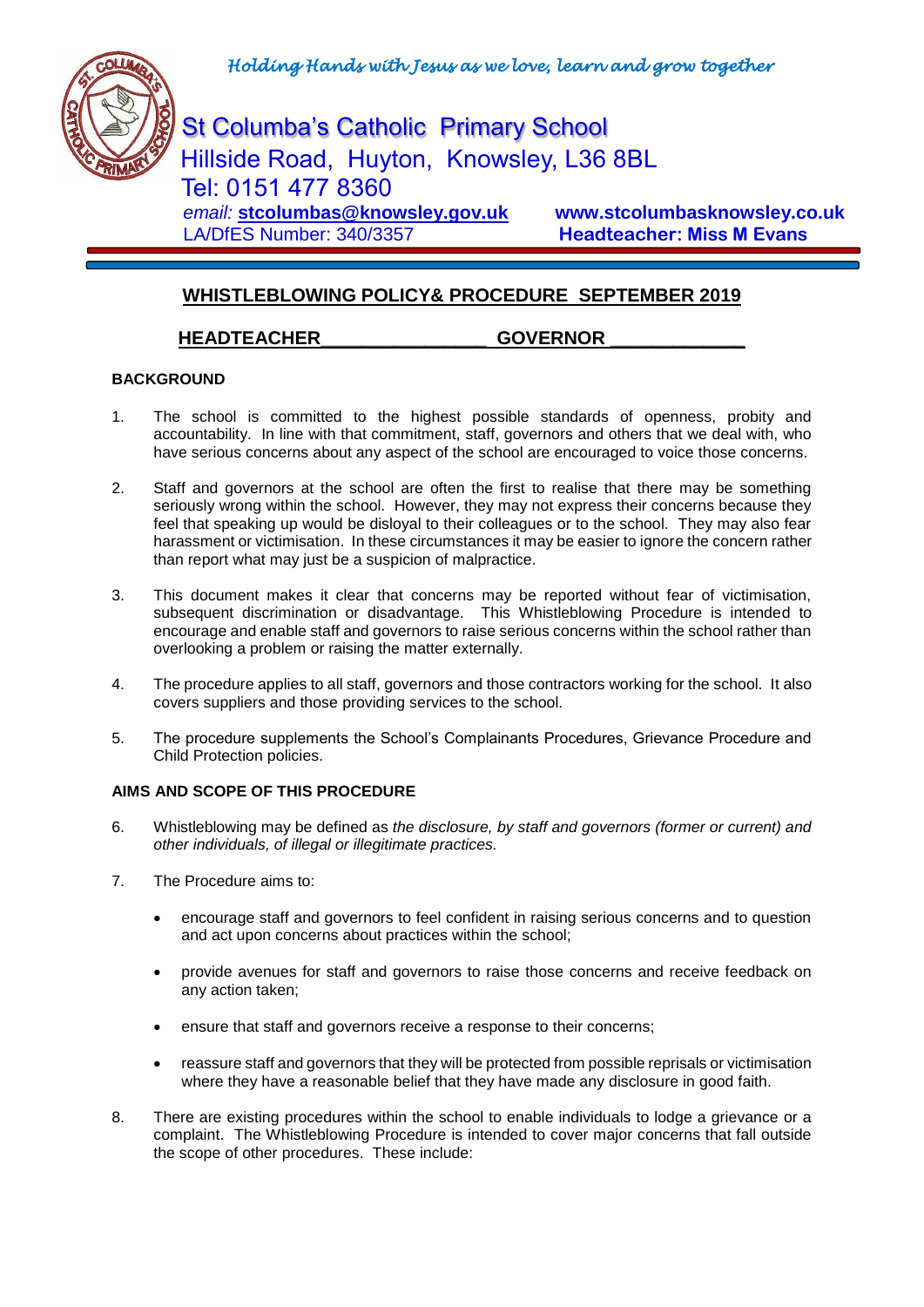# *Holding Hands with Jesus as we love, learn and grow together*

- possible fraud and corruption;
- the unauthorised use of school funds;
- failure to comply with Standing Orders and Financial Regulations;
- failure to comply with Codes of Practice;
- conduct which is illegal, an offence or a breach of law;
- disclosures related to miscarriages of justice;
- health and safety risks, including risks to pupils, the public as well as other colleagues;
- damage to the environment;
- other unethical conduct.
- sexual or physical abuse.

#### **ASSURANCES TO ALL STAFF AND GOVERNORS**

- 9. Disclosures made in good faith by staff and governors etc., under this procedure will be treated confidentially, seriously and sensitively.
- 10. Requests for anonymity, where made, will normally be met, but there may be circumstances such as prosecutions or disciplinary investigations where individuals may be asked to come forward as a witness. However staff and governors are encouraged to put their names to any concerns raised and to the investigation of those concerns.
- 11. The school will not tolerate any harassment or victimisation (including informal pressures) and will take appropriate action to protect staff and governors when they raise a concern in good faith.
- 12. Under the Public Interest Disclosure Act 1998, where an employee/governor has made a "qualifying disclosure" it will be unlawful to dismiss or subject the employee/governor to any other detriment as a result of this disclosure. A "qualifying disclosure" means any disclosure of information which, in the reasonable belief of the employee/governor making the disclosure, tends to show one or more of the following:
	- a criminal offence has been committed, is being committed or is likely to be committed;
	- a person has failed, is failing or is likely to fail to comply with any legal obligation to which he or she is subject;
	- a miscarriage of justice has occurred, is occurring or is likely to occur;
	- the health or safety of any individual has been, is being or is likely to be endangered;
	- the environment has been, is being or is likely to be damaged;
	- information tending to show any matter falling within any one of the preceding paragraphs has been, is being or is likely to be deliberately concealed.

#### **UNTRUE ALLEGATIONS**

13. If an allegation is made in good faith, but it is not substantiated, no disciplinary action will be taken against the person raising the concern. If, however, an allegation is made frivolously, maliciously or for personal gain, the school will investigate this under the school's adopted Disciplinary Procedure.

## **HOW TO RAISE A CONCERN**

14. As a first step, concerns should normally be raised with the Headteacher. If the concern relates to the Headteacher the matter should be raised with the Chair of Governors. If the concern relates to the Chair of Governors it should be raised with the Chair of Admin and Finance.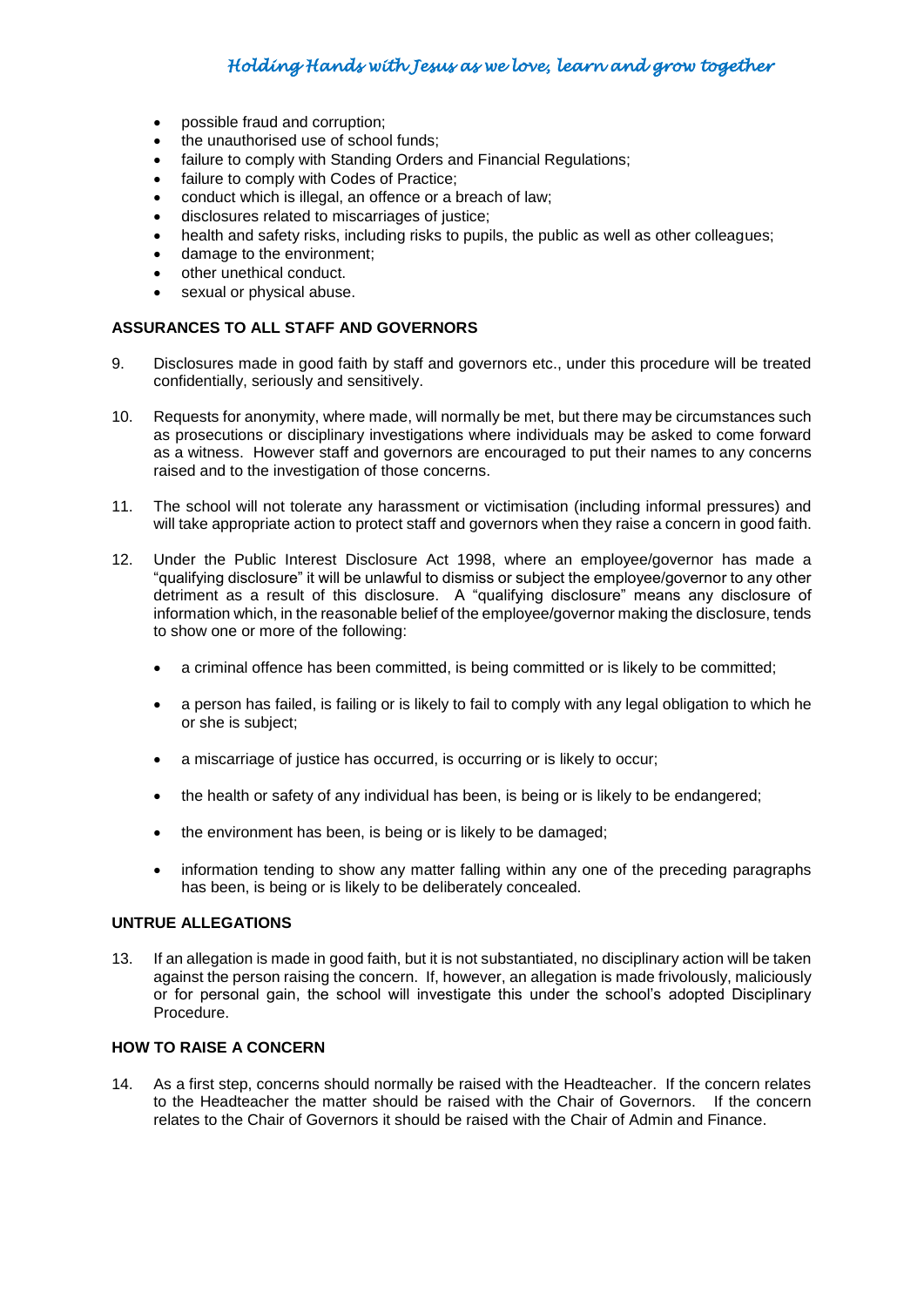- 15. Concerns may be raised verbally or in writing. The earlier a concern is expressed then the easier it is to take action. Although individuals are not expected to prove beyond doubt the truth of an allegation, they will need to demonstrate that there are reasonable grounds for their concern.
- 16. Those raising concerns may invite a colleague, a friend or representative to be present during any meetings or interviews in connection with the concerns they raise.

### **HOW THE SCHOOL WILL RESPOND**

- 17. The Headteacher, Chair of Governors or the Director of Admin and Finance will respond to concerns raised and it should be noted that testing out concerns is not the same as either accepting or rejecting them.
- 18. In order to protect individuals and those accused of misdeeds or possible malpractice, initial enquiries will be made to decide whether an investigation is appropriate and, if so, what form it should take. Concerns or allegations which fall within the scope of specific procedures (eg. Grievance or Child Protection Issues), will normally be referred for consideration under those procedures. In addition, issues initially raised within the Whistleblowing procedure may also be dealt with within the Disciplinary procedure.
- 19. Some concerns may be resolved by agreed action without the need for investigation. If urgent action is required this will be taken before any investigation is conducted. Matters relating to alleged financial irregularities may be referred to the Council's Internal Audit.
- 20. The level of contact between the persons investigating the concern and the person who raised the initial concern will depend on the nature of the concern, the potential difficulties involved and the complexity of the information provided. If necessary further information will be brought from whoever raised the initial concerns.
- 21. Those raising a concern should be written to within ten working days:
	- acknowledging that the concern has been received;
	- indicating how it is proposed to deal with the matter;
	- giving an estimate of how long it will take to provide a final response;
	- indicating whether any initial enquiries have been made;
	- advising on staff support mechanisms;
	- indicating whether further investigations will take place and, if not, why not.
- 22. Where any meeting is arranged, those raising a concern may be accompanied by a colleague, friend or representative
- 23. The governors accept that assurances need to be given that the matter has been properly addressed. Subject to legal constraints, whoever raised the initial concerns will be informed the outcome of any investigation

### **HOW THE MATTER CAN BE TAKEN FURTHER**

- 24. This policy is intended to provide an avenue within the school to raise concerns. If the person raising the concern is dissatisfied and feels it is appropriate to take the matter outside the school, the following are possible contact points:
	- District Audit
	- Trade Union
	- Local Citizens Advice Bureau
	- Relevant professional body or regulatory organisation
	- The Police.